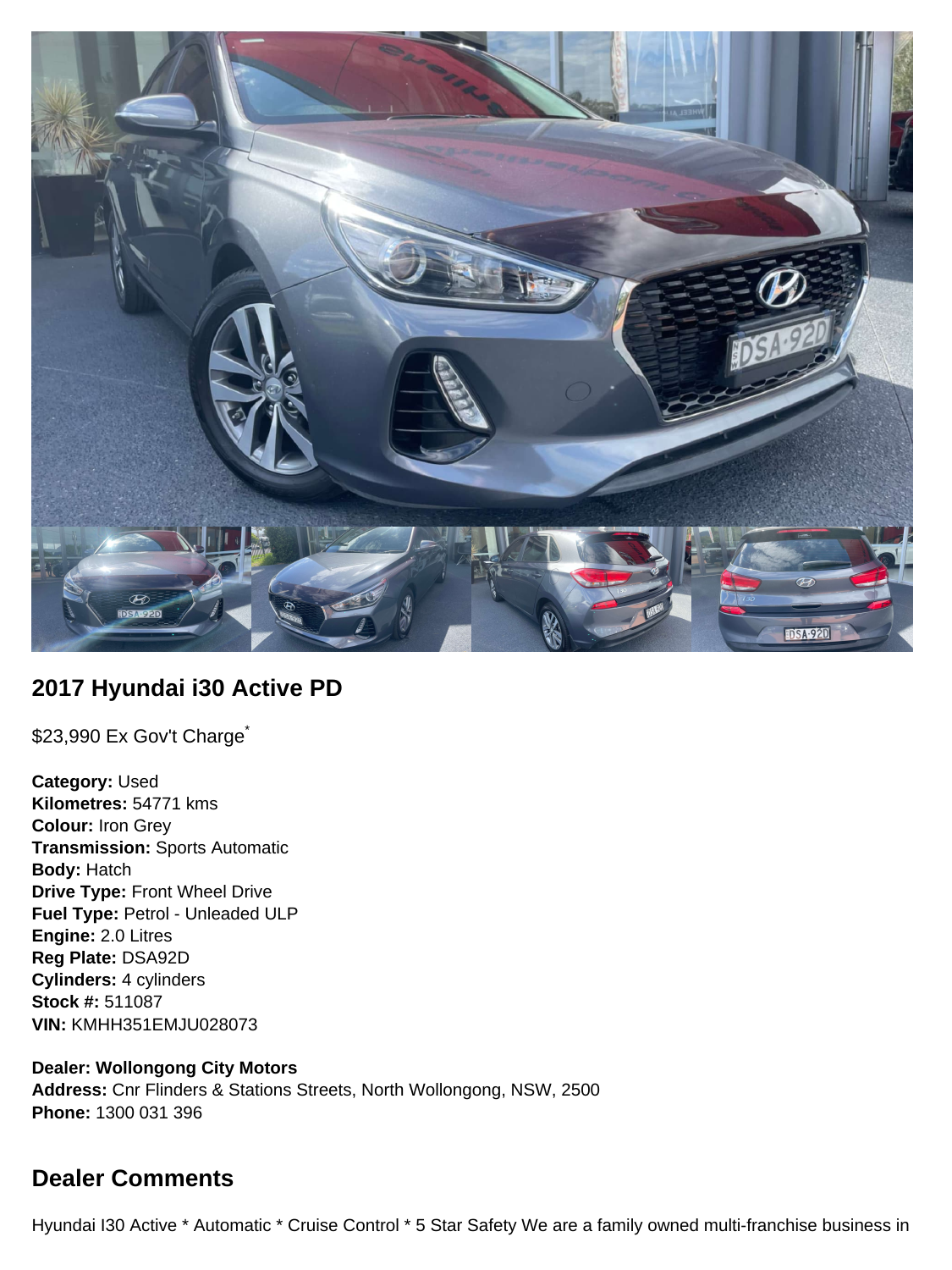the Illawarra, that has been servicing the area for more than 40 years. With a sales team that is dedicated to giving you the best purchase experience, expert Business Managers to tailor finance needs to your requirements NOW in our brand new state of the art, dealership and service Department to care for your investment, we are the dealership to visit. We are Located across the road from the Illawarra Regional Airport we invite you to visit our showroom or ask us about our contactless purchasing options.

\* If the price does not contain the notation that it is "Drive Away No More to Pay", the price may not include additional costs, such as stamp duty and other government charges. Please confirm price and features with the seller of the vehicle.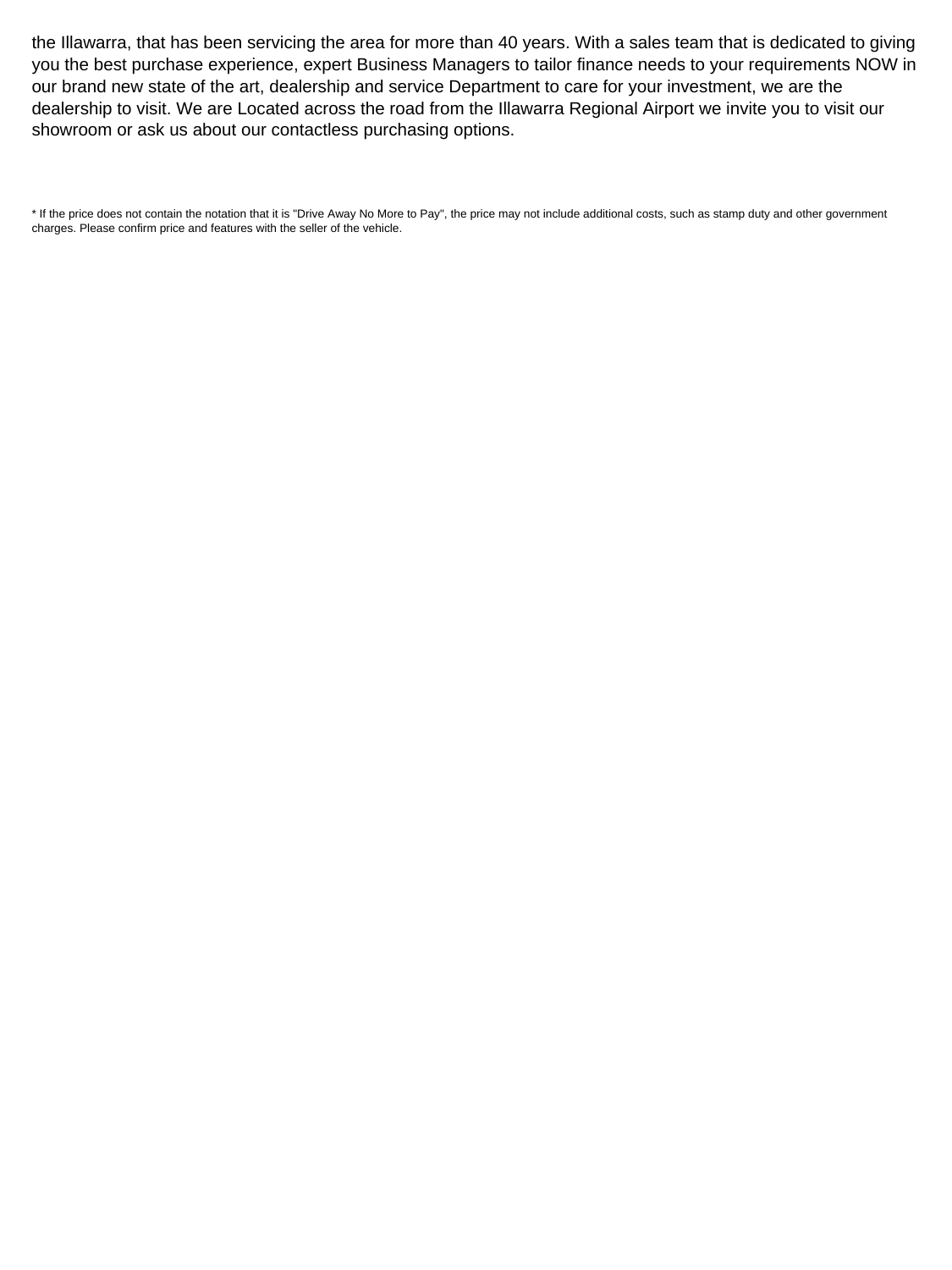# **Features and Specifications**

## **Audio, Visual & Communication**

Audio - Aux Input Socket (MP3/CD/Cassette) Audio - Aux Input USB Socket Audio - Input for iPod 6 Speaker Stereo Bluetooth System Multi-function Control Screen - Colour Radio - Digital (DAB+) Smart Device App Display/Control Smart Device Integration - Android Auto Smart Device Integration - Apple CarPlay

## **Instruments & Controls**

GPS (Satellite Navigation) and the Computer of Trip Computer Tyre Pressure Monitoring:- with logging/display

#### **Lights & Windows**

Daytime Running Lamps - LED **Four Containers** Fog Lamp/s - Rear Power Windows - Front & Rear **Rear Million Communist Communist Communist Communist Communist Communist Communist Communist Communist Communist Communist Communist Communist Communist Communist Communist Communist Communist** 

## **Safety & Security**

Airbag - Side Driver Airbag - Side Front Passenger Airbags - Head for 1st Row Seats (Front) Airbags - Head for 2nd Row Seats Alarm Brake Assist Brake Emergency Display - Hazard/Stoplights **Camera - Rear Vision** Camera - Rear Vision ABS (Antilock Brakes) Central Locking - Remote/Keyless Control - Electronic Stability **Control - Park Distance Rear** Control - Park Distance Rear Control - Traction EBD (Electronic Brake Force Distribution) Engine Immobiliser North States and The Hill Holder Hill Holder Parking Assist - Graphical Display Seatbelt - Adjustable Height 1st Row Airbag - Driver Seatbelt - Load Limiters 1st Row (Front) Seatbelt - Pretensioners 1st Row (Front) Airbag - Knee Driver Airbag - Passenger

#### **Seating**

Headrests - Adjustable 1st Row (Front) The Meadrests - Adjustable 2nd Row x3 Seat - Height Adjustable Driver Seats - 2nd Row Split Fold

#### **Steering**

Adjustable Steering Col. - Tilt & Reach Multi-function Steering Wheel Power Steering - Electric Assist

#### **Transmission & Drivetrain**

Driving Mode - Selectable

Headlamps - See me home **Headlamps Automatic (light sensitive)**